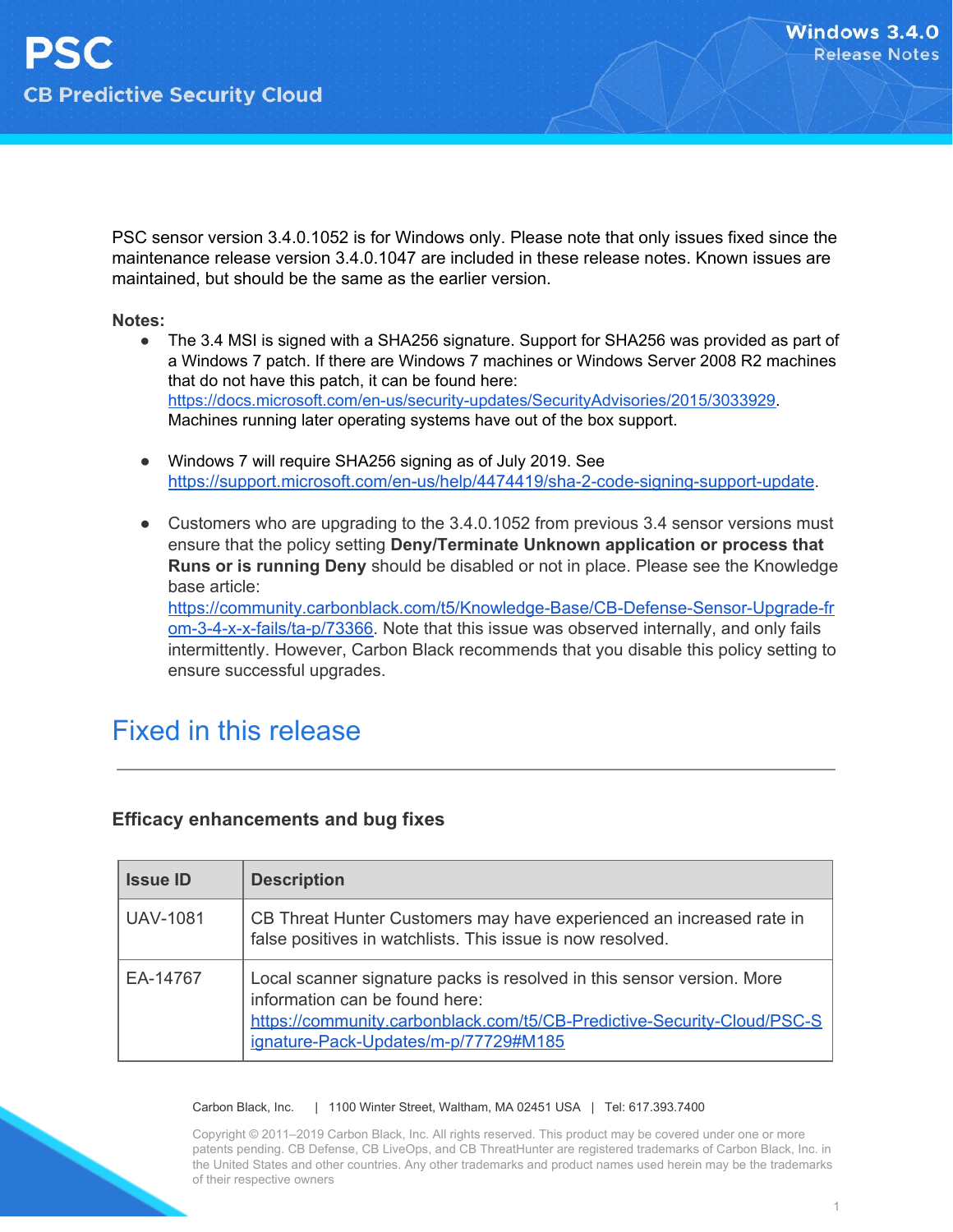# **Carbon Black.**

### Known issues

| <b>Issue ID</b>                | <b>Description</b>                                                                                                                                                                                                                                                                                                                                                                                             |
|--------------------------------|----------------------------------------------------------------------------------------------------------------------------------------------------------------------------------------------------------------------------------------------------------------------------------------------------------------------------------------------------------------------------------------------------------------|
| <b>DSEN-1987</b>               | False positive alert when the [application name] attempts to access the raw<br>disk on the file.See https://community.carbonblack.com/docs/DOC-10730.                                                                                                                                                                                                                                                          |
| DSEN-1180,<br><b>DSEN-3065</b> | When using Live Response, users can terminate the PSC sensor if they<br>terminate RepMgr.exe. Terminating this process means that the sensor<br>cannot connect to the back end and the Live Response session ends. The<br>sensor does not recover until after a reboot. Users can also delete certain<br>files within the confer directory. Users are advised to use caution during Live<br>Response sessions. |
| <b>DSEN-2378</b>               | During an attended install, Windows installer shows a blank error dialogue<br>when attempting to install on an unsupported OS.                                                                                                                                                                                                                                                                                 |
| <b>DSEN-1387</b>               | Background Scan remains disabled on devices where VDI=1 was used. See<br>https://community.carbonblack.com/docs/DOC-12001. This issue will be<br>resolved in the 3.5 release.                                                                                                                                                                                                                                  |
| <b>DSEN-3061</b>               | Sensor does not whitelist files by certificate if it is signed with multi-byte<br>characters.                                                                                                                                                                                                                                                                                                                  |
| <b>DSEN-4216</b>               | The 3.4 sensor accumulates deleted files within the sensor cache and does<br>not remove them when the files are removed from disk. This can lead to the<br>sensor reporting that malware is still on disk when it has been removed.                                                                                                                                                                            |
| <b>DSEN-4050</b>               | If a user executes an unattended install with the flag and argument<br>"INSTALLFOLDER= <path>", the sensor will install and be non-functional.<br/>Carbon Black does not support non-default install paths.</path>                                                                                                                                                                                             |
| <b>DSEN-4043</b>               | Under high load, the sensor might experience an issue where<br>repmgr.exe's handle counts grow very large; this can cause minor<br>performance issues.                                                                                                                                                                                                                                                         |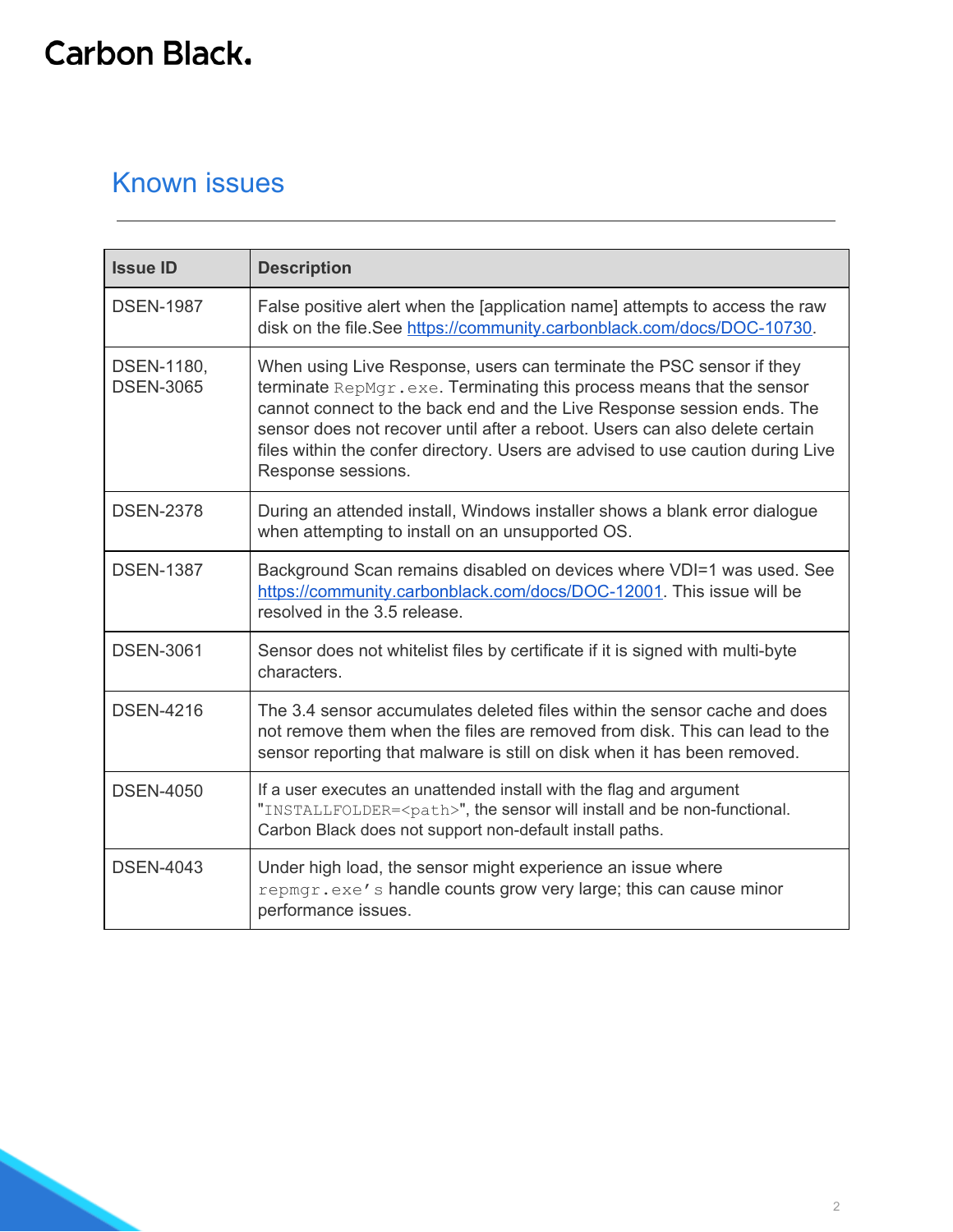# **Carbon Black.**

| <b>DSEN-4143</b>                      | Users might experience blocks of Microsoft OS upgrades.                                                                                                                                                                                                                                                                                                         |
|---------------------------------------|-----------------------------------------------------------------------------------------------------------------------------------------------------------------------------------------------------------------------------------------------------------------------------------------------------------------------------------------------------------------|
|                                       | An admin can workaround this issue by either placing the sensor in bypass<br>or adding the following paths to bypass:<br>1. **\windows\servicing\**<br>$2.***\$ Vindows.~b\**                                                                                                                                                                                   |
|                                       | Make sure that the policy configuration: "When an unknown application tries<br>to run - deny/terminate" is disabled when you upgrade.                                                                                                                                                                                                                           |
| <b>DSEN-3992</b>                      | Subkeys can be created under the CBD efense key in the Windows registry.<br>This issue will be resolved in 3.5.                                                                                                                                                                                                                                                 |
| DSEN-4054,<br><b>DSEN-4033</b>        | The LiveResponse memdump command can cause crashes. It is disabled<br>by default on Windows sensors 3.3 and above. Instructions on enabling the<br>command can be provided by your support representative. This issue will be<br>fixed in the 3.5 sensor.                                                                                                       |
| <b>DSEN-4375</b>                      | The sensor has been observed to write 290MB of data to confer. log over<br>the course of nine hours. Confer. log is expected to be much smaller. This<br>issue will be resolved in the 3.5 sensor release.                                                                                                                                                      |
| DSEN-4591,<br>EA-13682                | Arcmap files are corrupted or missing in certain environments.                                                                                                                                                                                                                                                                                                  |
| DSEN-4581,<br><b>DSEN-4694</b>        | You might see a terminate action applied to wmiprvse.exe, and an alert in<br>the PSC console during machine start-up. At the time, wmiprvse has an<br>unknown reputation and is scraping Lsass.exe. This commonly happens<br>during Windows updates. Wmiprvse.exe should be able to execute after<br>the reputation resolves, and the update should go through. |
| DSEN-4756,<br>DSER-14090,<br>EA-13906 | Customers running CB ThreatHunter as a standalone implementation<br>without CB Defense or CB LiveOps might see Windows Security Center<br>Real Time protection feature disabled. This issue can be resolved by<br>navigating to the Policies page, clicking the Sensor tab, and unchecking<br><b>Use Windows Security Center.F</b>                              |
| DSEN-5493,<br><b>DSEN-5491</b>        | During updates to Windows 1H19, the system either blocks the update or<br>potentially crashes during the update. This issue was found internally, and<br>the issue does not reproduce if the sensor is in Bypass mode.                                                                                                                                          |
| <b>DSEN-4924</b><br>EA-13414          | Some customers have reported interoperability issues with Skype on<br>Windows 7. Other operating systems are unaffected.                                                                                                                                                                                                                                        |
| EA-14455,<br><b>DSEN-5699</b>         | The install of the sensor has been observed to fail on Windows Server 2019.<br>in the case where there is a missing directory value for registry key                                                                                                                                                                                                            |